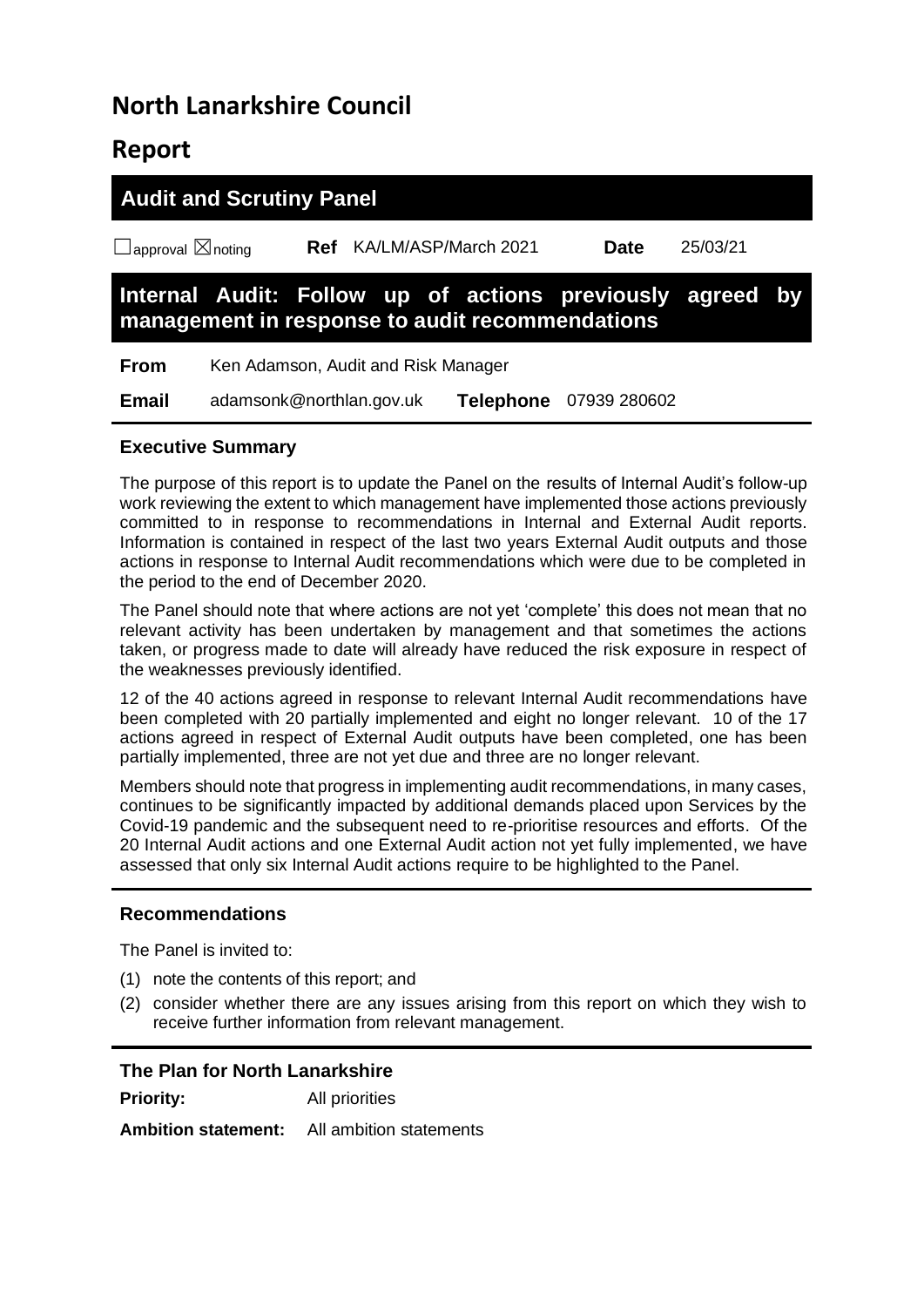#### **1. Background**

- 1.1 All Internal and External Audit reports contain management responses to audit recommendations which generally include a commitment to specific actions by a stated timescale. This report presents an overview of progress by management in addressing all External Audit recommendations made in the last two years and all 'Red' and 'Amber' Internal Audit recommendations which were previously reported as outstanding or where the proposed actions were due to be completed by the end of December 2020.
- 1.2 The format of this report is designed to enable elected members to focus on those issues where non-implementation of agreed actions presents the most significant ongoing risk to the Council and to enable the Panel to more effectively hold relevant senior management to account.
- 1.3 In that regard, Internal Audit has assessed the potential risks arising from those planned actions agreed in response to Internal Audit recommendations which are not yet fully completed, and information on those which are assessed by Internal Audit as having a 'High' or 'Medium' residual risk rating is detailed at Appendix 1 for Internal Audit recommendations. There are no such actions assessed with a 'High' or 'Medium' residual risk rating in respect of External Audit recommendations. Information on those which are assessed by Internal Audit as having a "Low' residual risk rating is detailed at Appendix 2 for Internal Audit recommendations.
- 1.4 The updates from management on progress to date have been verified on a sample basis by Internal Audit as part of the preparation of this report. However, it should be noted that this review has focused on whether planned actions have been completed and has not included detailed testing of whether the implemented actions have been effective in addressing the previously identified weaknesses.

#### **2. Report**

#### *Actions previously agreed by management – Internal Audit recommendations*

2.1 Table 1 below shows whether management have implemented those actions previously committed to in response to 'Red' and 'Amber' Internal Audit recommendations which were due to be completed by the end of December 2020. Overall, 12 of the agreed actions have been completed, with 20 partially implemented and eight no longer relevant.

| Table 1<br>Area                     | <b>Complete</b> | <b>Partially</b><br>implemented | No longer<br>relevant | <b>Total</b> |
|-------------------------------------|-----------------|---------------------------------|-----------------------|--------------|
| Corporate                           |                 | 10                              | 6                     | -20          |
| <b>Chief Executive</b>              | 2               | 5                               |                       |              |
| <b>Enterprise &amp; Communities</b> | 6               | 2                               |                       | 8            |
| Health & Social Care                | 0               | 3                               | 2                     | 5            |
| <b>TOTAL</b>                        | 12              | 20                              | 8                     | 40           |

2.2 Members should note that progress in implementing audit recommendations continues, in many cases, to be significantly impacted by additional demands placed upon Services by the Covid-19 pandemic and the subsequent need to re-prioritise resources and efforts. This has been taken into consideration when assessing the potential residual risk of those actions which have been partially implemented.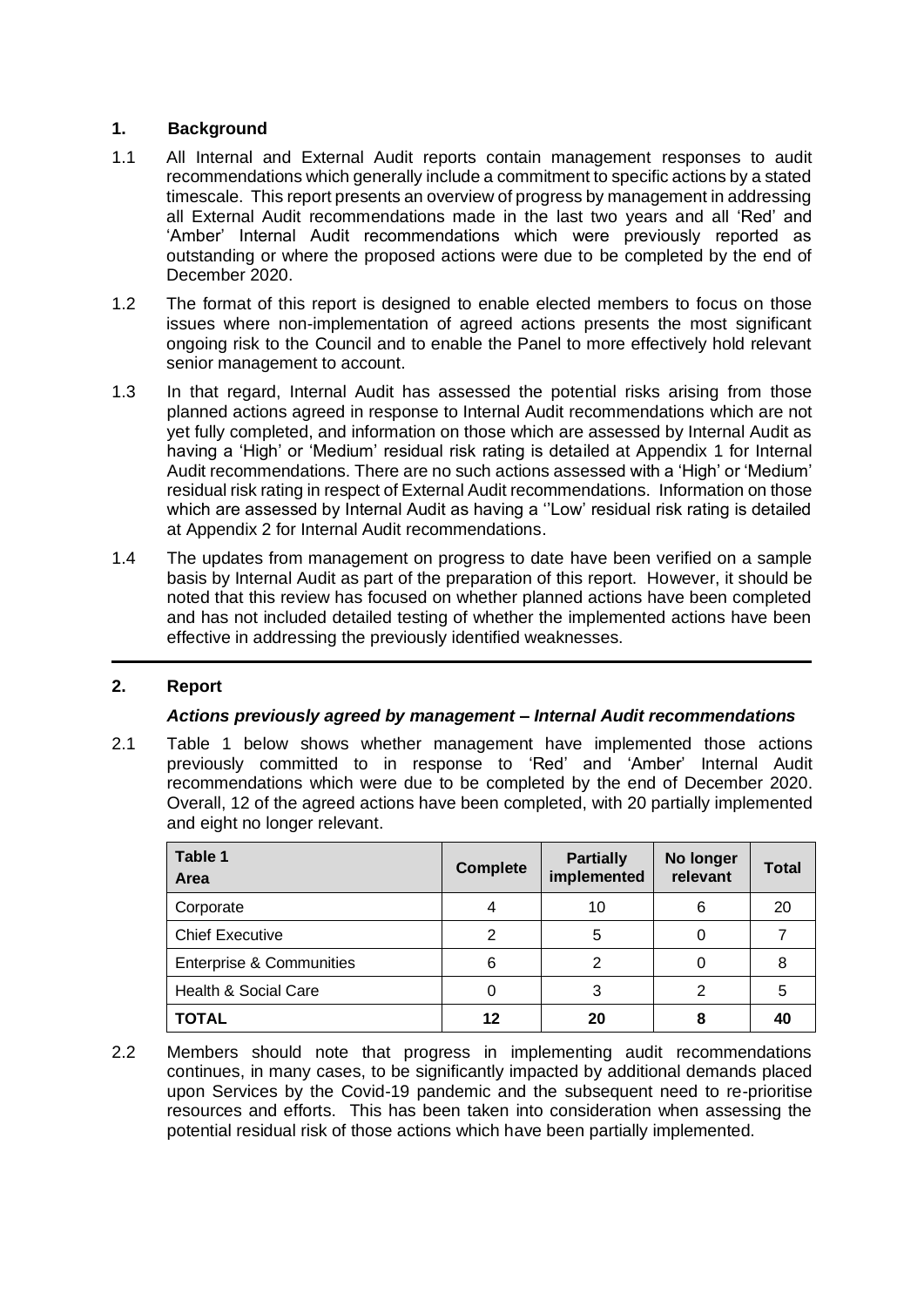- 2.3 Three of the eight issues categorised as no longer relevant relate to Corporate Governance, two relate to Quality of External Care Providers and one relates to Creditors. Each of these actions have been separately followed up as part of more recently undertaken detailed audit work in these areas and where appropriate updated recommendations have been made in these audit reports. The remaining action categorised as no longer relevant relates to Debt Management which has been superseded by a revised action and new implementation timescale which will be followed up in due course by Internal Audit and thereafter reported to the Panel.
- 2.4 Table 2 below shows the results of Internal Audit's assessment of the potential residual risk arising from those planned actions which have been partially implemented (definitions for the residual risk ratings can be found at Appendix 3).

| Table 2                             | <b>Total not yet</b> |      | <b>Residual Risk Rating</b> |     |
|-------------------------------------|----------------------|------|-----------------------------|-----|
| Area                                | completed            | High | <b>Medium</b>               | Low |
| Corporate                           | 10                   | 0    | 4                           | 6   |
| <b>Chief Executive</b>              | 5                    |      | 2                           | 3   |
| <b>Enterprise &amp; Communities</b> | 2                    | 0    | 0                           | 2   |
| Health & Social Care                | 3                    | 0    | 0                           | 3   |
| <b>TOTAL</b>                        | 20                   | 0    | 6                           | 14  |

- 2.5 Appendix 1 provides a detailed update on the six previously agreed planned actions which have only been partially implemented and which are assessed by Internal Audit as having a 'Medium' residual risk rating.
- 2.6 Appendix 2 provides summary information on the 14 actions not yet completed but which have been assessed by Internal Audit as having a 'Low' residual risk.
- 2.7 We will continue to monitor and re-assess the residual risk for these outstanding actions, each cycle, until we are satisfied that the planned actions have been fully completed and previously identified weaknesses have been addressed.

#### *Actions previously agreed by management – External Audit recommendations*

2.8 Table 2 below shows the current status of actions agreed by management in response to External Audit reports issued in the last two years (2018/19 and 2019/20). Internal Audit has concluded that 10 of the 17 agreed actions have been completed, one has been partially implemented, three are not yet due and the remaining three actions are no longer relevant.

| Table 2<br><b>Report Title/Year</b> | <b>Completed</b> | <b>Partially</b><br>implemented | Not yet<br>due | No longer<br>relevant | <b>Total</b> |
|-------------------------------------|------------------|---------------------------------|----------------|-----------------------|--------------|
| 2018/19                             |                  |                                 |                |                       |              |
| Interim Audit Report                | 4                |                                 | 0              | 2                     | 6            |
| <b>Annual Report</b>                | 4                | 0                               | 0              | 0                     |              |
| 2019/20                             |                  |                                 |                |                       |              |
| Interim Audit Report                |                  | 0                               | 2              |                       |              |
| <b>Annual Report</b>                |                  |                                 |                | $\Omega$              | 3            |
| <b>TOTAL</b>                        | 10               |                                 | 3              |                       | 17           |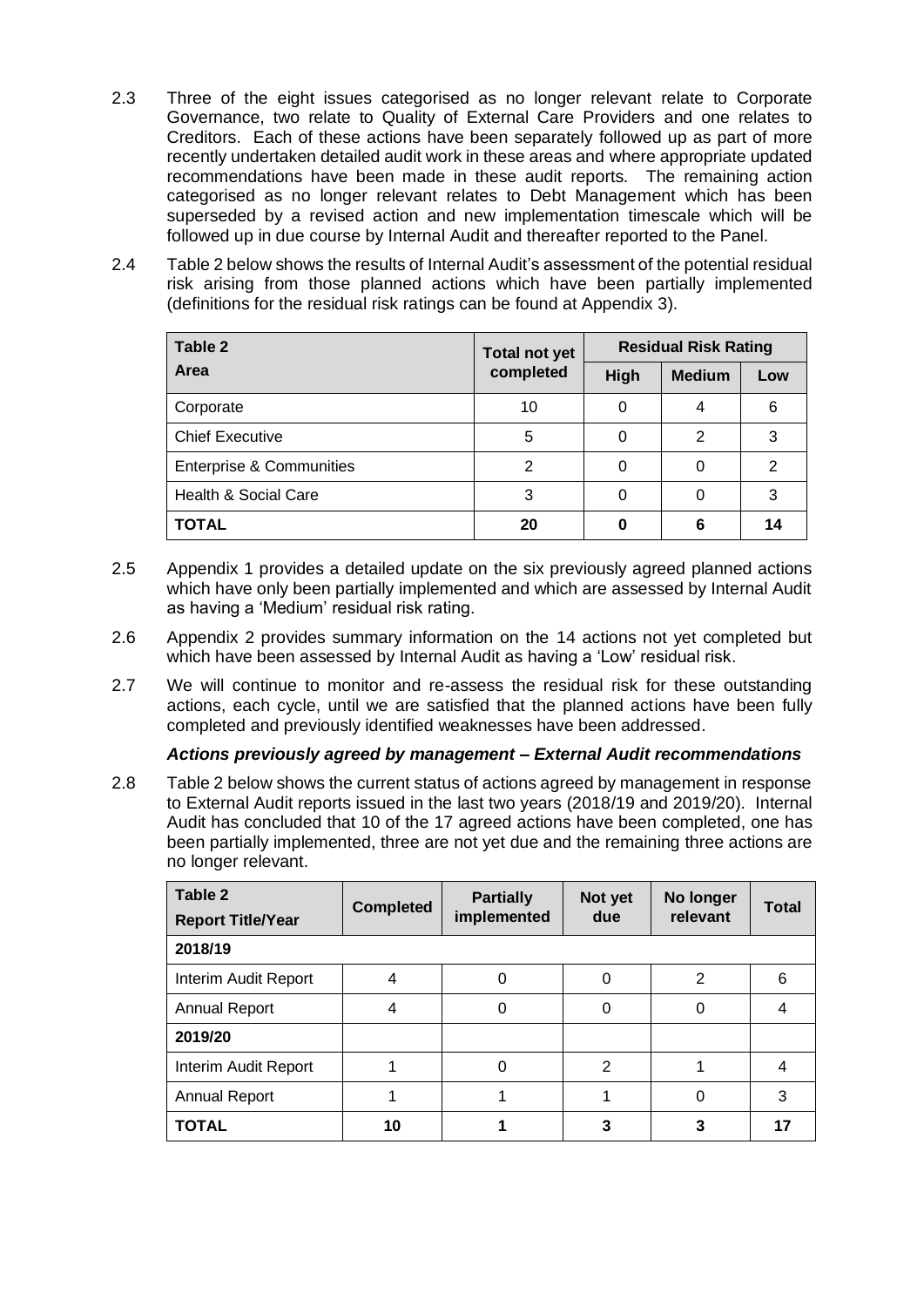2.9 The 2018/19 Interim Audit Report actions assessed as 'no longer relevant' both relate to actions for which External Audit have made new recommendations as part of their 2019/20 Interim Report and which will be subject to future follow-up. Similarly, the 2019/20 Interim Audit Report action assessed as 'no longer relevant' relates to an issue on which External Audit have made a subsequent recommendation as part of their 2019/20 Annual Report.

### **3. Equality and Diversity Fairer Scotland Duty**

There is no requirement to carry out a Fairer Scotland assessment in this instance.

#### **Equality Impact Assessment**

There is no requirement to carry out an equality impact assessment in this instance.

#### **4. Implications**

| <b>Financial Impact</b>                | None identified                                                                                                                                                                                                                                             |
|----------------------------------------|-------------------------------------------------------------------------------------------------------------------------------------------------------------------------------------------------------------------------------------------------------------|
| <b>HR/Policy/Legislative</b><br>Impact | None identified                                                                                                                                                                                                                                             |
| <b>Environmental Impact</b>            | None identified                                                                                                                                                                                                                                             |
| <b>Risk Impact</b>                     | There is the potential for increased risks in relation to the<br>control environment or<br>relevant<br>governance<br>arrangements in those areas where agreed actions<br>designed to address previously identified weaknesses are<br>not fully implemented. |

#### **5. Measures of success**

5.1 Internal Audit report each cycle to the Audit and Scrutiny Panel on the progress made by management in implementing actions previously committed to in response to Internal and External Audit reports.

| 6. |            | <b>Supporting documents</b>                                                                                                |  |  |  |  |
|----|------------|----------------------------------------------------------------------------------------------------------------------------|--|--|--|--|
|    | Appendix 1 | Internal Audit recommendations: Management actions 'not yet<br>complete' and residual risk assessed as 'High' or 'Medium'. |  |  |  |  |
|    | Appendix 2 | Internal Audit recommendations: Management actions 'not yet<br>complete' where residual risk assessed as 'Low'.            |  |  |  |  |
|    | Appendix 3 | <b>Residual Risk Rating definition</b>                                                                                     |  |  |  |  |

**Ken Adamson, Audit and Risk Manager**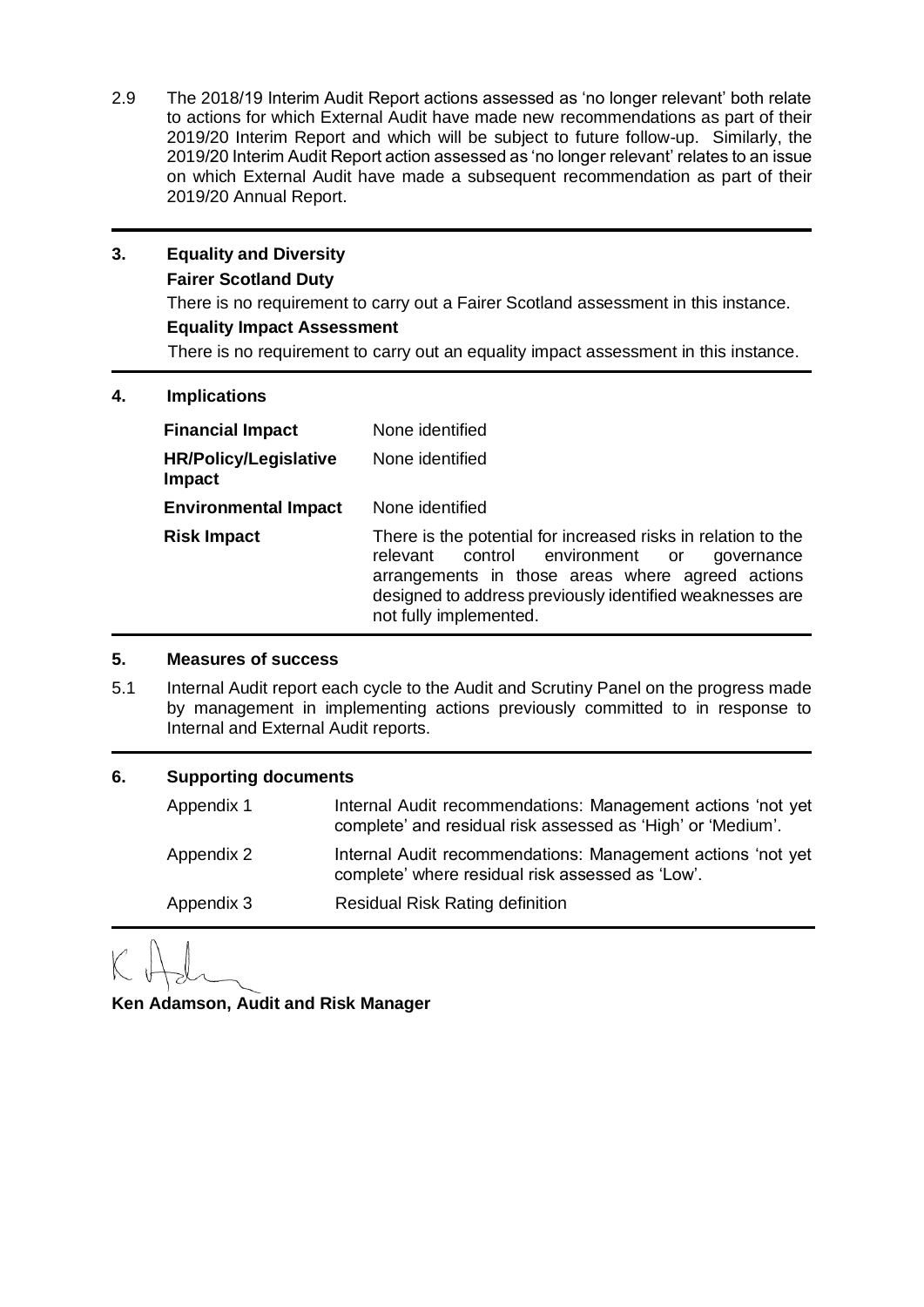| <b>No</b>      | <b>Report</b>                                   | <b>Identified risk</b>                                                                                                                                                                                                                                               | <b>Details</b><br>from<br>original<br>recommendation                                                                                                                                                                                                                                                                                                                                                                                                                                                                                                                                                                                                                                                                                                                      | position<br><b>Current</b><br>per<br>management update                                                                                                                                                                                                                                                                                                                                                                                                                                                                                                                                                                                                                                                                                                                                                                                                                 | Proposed management action<br>and target date                                                                                                                                                                                                                                                                                                                                                                                                                                                                                                                                                                                                                             | Assessment of<br>residual risk |
|----------------|-------------------------------------------------|----------------------------------------------------------------------------------------------------------------------------------------------------------------------------------------------------------------------------------------------------------------------|---------------------------------------------------------------------------------------------------------------------------------------------------------------------------------------------------------------------------------------------------------------------------------------------------------------------------------------------------------------------------------------------------------------------------------------------------------------------------------------------------------------------------------------------------------------------------------------------------------------------------------------------------------------------------------------------------------------------------------------------------------------------------|------------------------------------------------------------------------------------------------------------------------------------------------------------------------------------------------------------------------------------------------------------------------------------------------------------------------------------------------------------------------------------------------------------------------------------------------------------------------------------------------------------------------------------------------------------------------------------------------------------------------------------------------------------------------------------------------------------------------------------------------------------------------------------------------------------------------------------------------------------------------|---------------------------------------------------------------------------------------------------------------------------------------------------------------------------------------------------------------------------------------------------------------------------------------------------------------------------------------------------------------------------------------------------------------------------------------------------------------------------------------------------------------------------------------------------------------------------------------------------------------------------------------------------------------------------|--------------------------------|
| $\mathbf{1}$   | Chief<br>Executive<br><b>Risk</b><br>Management | Without a<br>suitably<br>experienced<br>Risk<br>Champion covering all<br>Services, there may an<br>absence of appropriate<br>monitoring, support and<br>the ability to provide<br>assurance that risk<br>management<br>arrangements<br>are<br>operating effectively. | The Audit and Risk Manager, in<br>conjunction with the Chef Executive,<br>should ensure that an appropriate officer<br>is allocated the role of Risk Champion for<br>Chief Executive's as a matter of urgency,<br>with the relevant officer provided with<br>appropriate<br>training<br>to facilitate<br>undertaking the role effectively.<br>Category: Red<br>Timescale: October 2020                                                                                                                                                                                                                                                                                                                                                                                    | The Audit & Risk Manager has<br>raised this at the Chief<br>Executive's<br>Senior<br>Management Team and at<br>CMT to obtain agreement on<br>the allocation of an appropriate<br>officer to the role. A Risk<br>Champion for Chief Executive's<br>Service has not yet been<br>agreed.                                                                                                                                                                                                                                                                                                                                                                                                                                                                                                                                                                                  | The Audit & Risk Manager recently<br>re-raised this at the Chief<br>Executive's Senior Management<br>Team and a mechanism for<br>identifying a suitable member of staff<br>was agreed.<br>Implemented by: February 2021                                                                                                                                                                                                                                                                                                                                                                                                                                                   | <b>MEDIUM</b>                  |
| $\overline{2}$ | Chief<br>Executive<br><b>Risk</b><br>Management | The Council may fail to<br>recognise all key risks to<br>which it is exposed and<br>consequently fail to take<br>action to mitigate them.                                                                                                                            | The Chief Executive should ensure that:<br>(1) Education and Families and Adult<br>Health and Social Care progress the<br>development of risk registers within their<br>respective service areas as a matter of<br>urgency;<br>(2) Services are encouraged to review<br>their current risk registers to ensure that<br>risk descriptions and narratives are<br>meaningful and sufficiently detailed; and<br>(3) Services review their risk registers to<br>ensure that both the risks and associated<br>identified controls are reflective of the<br>current operating environment, and the<br>risk register is promptly updated to reflect<br>any new or emerging risk and impacts, as<br>a result of the current pandemic.<br>Category: Red<br>Timescale: December 2020 | (1) Education and Families and<br>Adult Health and Social Care<br>have made significant progress<br>developing their risk<br>in in<br>registers further with updates<br>recently provided to the Risk<br>Management<br>Corporate<br>Working Group.<br>(2) and (3) Services have been<br>encouraged via the Risk<br>Management<br>Corporate<br>Working Group to review<br>current risk registers to ensure<br>that risk descriptions and<br>narratives are meaningful and<br>sufficiently detailed and that<br>both the risks and associated<br>identified controls are reflective<br>of any changes in Services'<br>operating environment/models.<br>includes.<br>This<br>where<br>appropriate, promptly updating<br>risk registers to reflect any new<br>or emerging risk and impacts,<br>and/or new methods<br>of<br>operation arising from the<br>current pandemic. | The Risk Team will continue to liaise<br>closely with key services to ascertain<br>how much progress has been made<br>particularly in the context of other<br>pressure services have been dealing<br>with in the current pandemic. This<br>will include checking progress made<br>specifically in relation to the points<br>raised at (1) and (2) and more<br>generally to assess improved risk<br>descriptions and use of context and<br>corporate priorities fields within<br>Figtree per point (3). Narrative will<br>be included, as appropriate, in the<br>Risk Management update to the<br>Audit and Scrutiny Panel in March<br>2021.<br>Implemented by: March 2021 | <b>MEDIUM</b>                  |

# **Appendix 1 Internal Audit recommendations - management actions 'not yet complete' and residual risk assessed as High/Medium**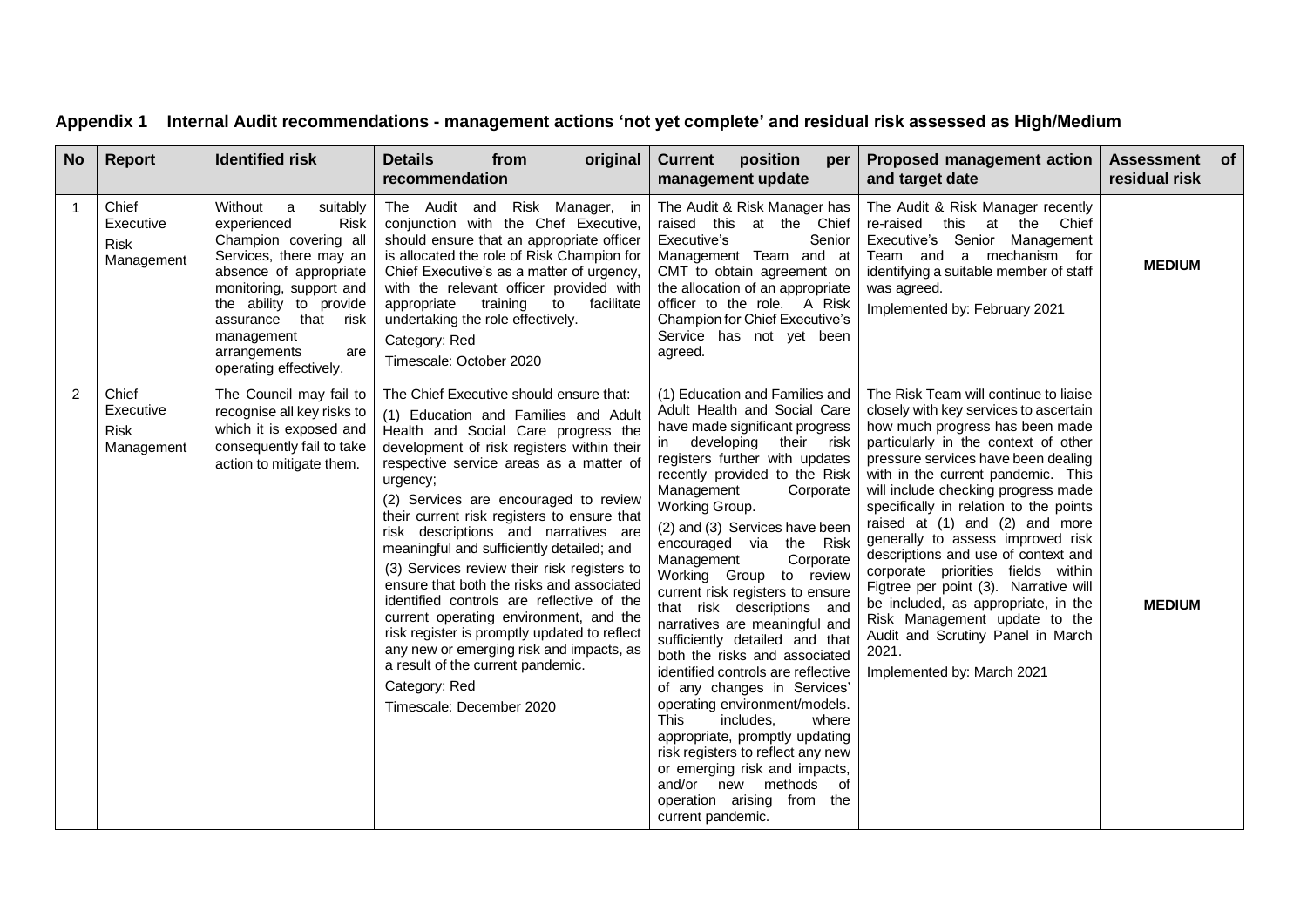### **Appendix 1 (cont) Internal Audit recommendations – management actions 'not yet complete' and residual risk assessed as High/Medium**

| <b>No</b> | Report                                        | <b>Identified risk</b>                                                                                                                                                                                                                                                                     | Details from original<br>recommendation                                                                                                                                                                                                                                                                                                                                                                                                                                           | Current position per management update                                                                                                                                                                                                                                                                                                                                                                                                                                                                                                                                                                                                                                                                                                                                                                                                                                                                                                                                                                    | Proposed management<br>action and target date                                                                                                                                                                                                                                                                                                                                                    | Assessment of<br>residual risk |
|-----------|-----------------------------------------------|--------------------------------------------------------------------------------------------------------------------------------------------------------------------------------------------------------------------------------------------------------------------------------------------|-----------------------------------------------------------------------------------------------------------------------------------------------------------------------------------------------------------------------------------------------------------------------------------------------------------------------------------------------------------------------------------------------------------------------------------------------------------------------------------|-----------------------------------------------------------------------------------------------------------------------------------------------------------------------------------------------------------------------------------------------------------------------------------------------------------------------------------------------------------------------------------------------------------------------------------------------------------------------------------------------------------------------------------------------------------------------------------------------------------------------------------------------------------------------------------------------------------------------------------------------------------------------------------------------------------------------------------------------------------------------------------------------------------------------------------------------------------------------------------------------------------|--------------------------------------------------------------------------------------------------------------------------------------------------------------------------------------------------------------------------------------------------------------------------------------------------------------------------------------------------------------------------------------------------|--------------------------------|
| 3         | Corporate<br>Information<br>Governance        | An incomplete or out-of-<br>date register increases<br>the risk of the Council<br>failing to identify cases<br>where a different lawful<br>basis for processing<br>information<br>applies<br>and/or of failing to<br>process personal data in<br>legislative<br>line with<br>requirements. | Management should ensure<br>that the current format and<br>content of the Information<br>Asset Register is reviewed,<br>and where appropriate,<br>updated to reflect good<br>practice<br>current<br>and<br>legislative<br>requirements.<br>This should include recording<br>instances where a different<br>legal basis applies for<br>processing personal data and<br>providing details of how data<br>is collected and processed.<br>Category: Amber<br>Timescale: December 2019 | A review of the Information Asset Register by<br>Services is complete and is now being regularly<br>monitored.                                                                                                                                                                                                                                                                                                                                                                                                                                                                                                                                                                                                                                                                                                                                                                                                                                                                                            | Work is ongoing to identify an<br>appropriate platform within<br>the new Office 365 suite of<br>to which the<br>products<br>Information Asset Register<br>can migrate.<br>A further review of the format<br>and content will take place in<br>line with recognised good<br>practice once the Information<br>Asset Register is migrated to<br>the proposed platform.<br>Implemented by: June 2020 | <b>MEDIUM</b>                  |
| 4         | Corporate<br>ΙT<br><b>Network</b><br>Controls | If there is no periodic<br>testing of back-ups to<br>ensure<br>viability/restorative<br>capability, it could result<br>in an inability to restore<br>data/systems to an<br>appropriate state which<br>could<br>impact<br>on<br>business operations.                                        | Management should review<br>the<br>current<br>testing<br>arrangements for restoring<br>back-ups and consider, on a<br>risk-based assessment basis,<br>whether these should be<br>extended to include network<br>and<br>non-Gold<br>drives<br>applications at appropriate<br>frequency/ intervals.<br>Category: Amber<br>Timescale: April 2020                                                                                                                                     | A review of the existing ICT Disaster Recovery<br>(DR) plan has been undertaken. This has identified<br>important but missing information in the form of<br>system owners and ICT contacts that has required<br>to be gathered. In addition, this exercise allowed<br>systems to be prioritised in respect to a potential<br>schedule for testing of DR arrangements. As a<br>result of this work an initial set of systems whose<br>DR arrangements have been identified for testing<br>has been proposed and feedback is awaited from<br>system owners to confirm an ongoing test schedule<br>and dates. A protocol for assigning value to<br>applications, based on the degree of risk posed by<br>a loss of availability, has been proposed and will be<br>used as part of the ongoing EAGG process.<br>Finally, the information required for the new DR<br>matrix is being collated. This will include testing<br>requirements and frequency. The format of the<br>new matrix is still to be agreed. | An initial prioritised test plan<br>will be documented, and a<br>test programme initiated.<br>In addition, a new Disaster<br>Recovery Matrix will be put in<br>place and populated.<br>Implemented by: April 2021                                                                                                                                                                                | <b>MEDIUM</b>                  |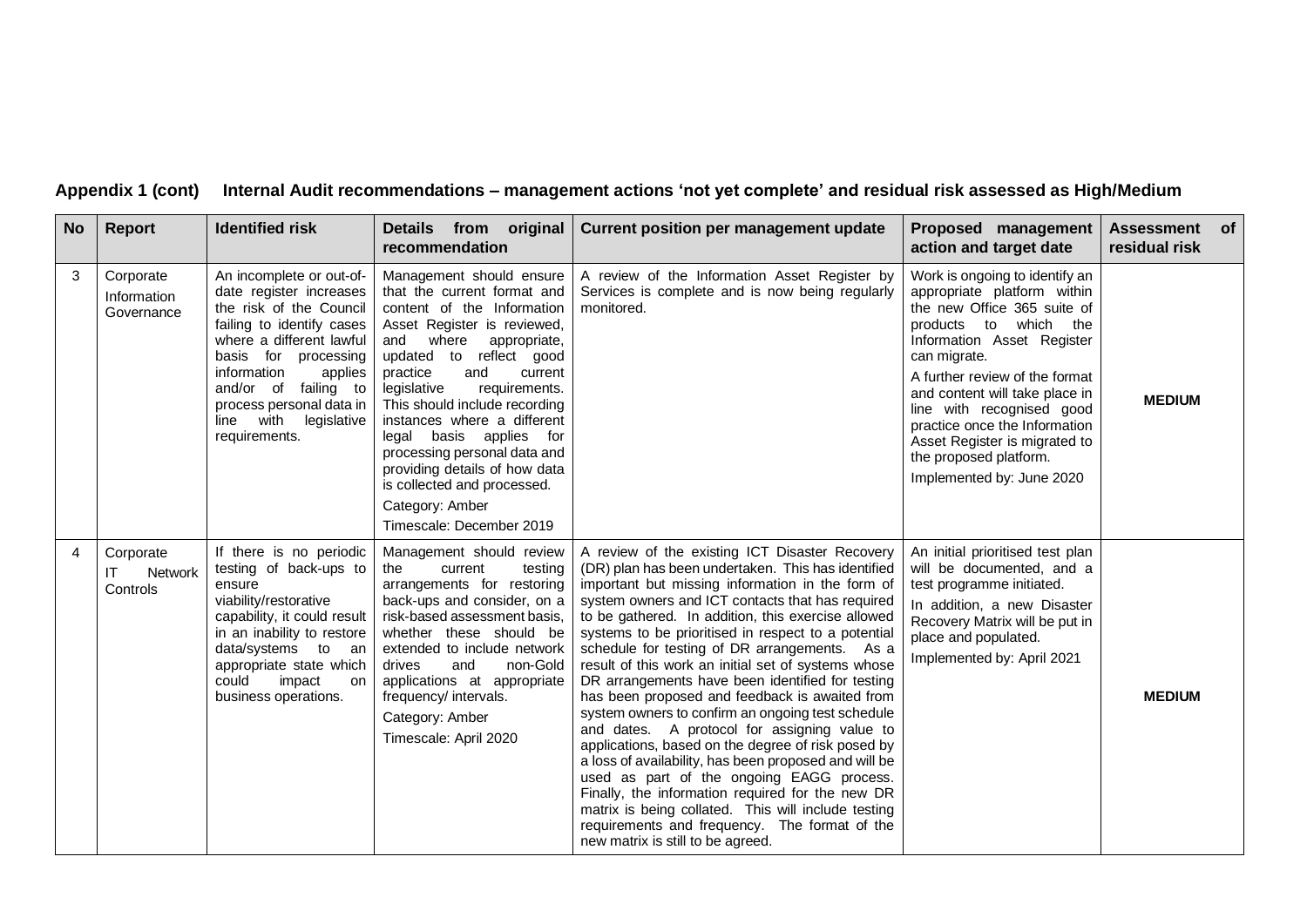| No. | <b>Report</b>                                        | <b>Identified risk</b>                                                                                                                                                                                                                                                                                                                                     | <b>Details</b><br>from<br>original<br>recommendation                                                                                                                                                                                                                                                                                                                                                                                                                                                                                                                                                                                                                                                                             | <b>Current</b><br>position<br>per  <br>management update                                                                                                                                                                                                                                                                                  | <b>Proposed management action</b><br>and target date                                                                                                                                                                                                                                                                                                                                                                                                                                                                                                                                                                                                                                                                         | <b>Assessment of</b><br>residual risk |
|-----|------------------------------------------------------|------------------------------------------------------------------------------------------------------------------------------------------------------------------------------------------------------------------------------------------------------------------------------------------------------------------------------------------------------------|----------------------------------------------------------------------------------------------------------------------------------------------------------------------------------------------------------------------------------------------------------------------------------------------------------------------------------------------------------------------------------------------------------------------------------------------------------------------------------------------------------------------------------------------------------------------------------------------------------------------------------------------------------------------------------------------------------------------------------|-------------------------------------------------------------------------------------------------------------------------------------------------------------------------------------------------------------------------------------------------------------------------------------------------------------------------------------------|------------------------------------------------------------------------------------------------------------------------------------------------------------------------------------------------------------------------------------------------------------------------------------------------------------------------------------------------------------------------------------------------------------------------------------------------------------------------------------------------------------------------------------------------------------------------------------------------------------------------------------------------------------------------------------------------------------------------------|---------------------------------------|
| 5   | Corporate<br>Governance<br>Capital<br>of<br>Projects | Key stakeholders may not<br>be adequately informed of<br>progress in the Council's<br>key corporate projects and<br>may not be able to<br>undertake<br>effective<br>oversight and/or ensure<br>that timely remedial action,<br>necessary to ensure that<br>delivered<br>projects are<br>successfully, has been<br>progressed<br>by relevant<br>management. | Management should:<br>(1) develop arrangements to enable a<br>corporate list of key capital and non-capital<br>projects to be created and maintained; and<br>(2) using the corporate list, identify key<br>projects and establish a reporting<br>mechanism which better facilitates regular<br>and ongoing oversight by key stakeholders<br>of the progress of these projects against<br>plan. We suggest that this could include<br>introducing a standard reporting template<br>and adopting a traffic light system to report<br>progress against key criteria, project<br>milestones and overall deliverability against<br>expected time, cost and any other intended<br>outcomes.<br>Category: Amber<br>Timescale: June 2020 | Development of the Council's<br>programme<br>management<br>arrangements were paused<br>due to Covid-19 and the need<br>for resources to be re-<br>prioritised.<br>A capital bid<br>has been<br>submitted for the procurement<br>of a corporate programme<br>management system.                                                            | The procurement and subsequent<br>implementation of a corporate<br>programme management system<br>will allow these actions to be<br>progressed.<br>Implemented by: Ongoing<br><b>Internal Audit Comment - the</b><br>recently<br>established<br><b>NL</b><br>Redesign Board will also have a<br>role in providing corporate<br>oversight of key projects and<br>Programme of Work items. As<br>part of that group's work it is<br>expected that a mechanism will<br>be developed to enable the Board<br>track deliverables<br>to<br>and<br>against expected<br>progress<br>milestones for key projects and<br>Programme of Work items and<br>for the work of the Group to be<br>reported periodically to elected<br>members. | <b>MEDIUM</b>                         |
| 6   | Corporate<br><b>Creditors</b>                        | The Council may fail to<br>demonstrate that best value<br>is being secured by its<br>procurement processes.                                                                                                                                                                                                                                                | Management should review how to gain<br>assurance on the extent of compliance with<br>key corporate expectations.<br>Category: Amber<br>Timescale: June 2020                                                                                                                                                                                                                                                                                                                                                                                                                                                                                                                                                                     | Procurement Advisory issued<br>to Services to remind them of<br>the corporate expectations.<br>Action is still outstanding<br>regarding compliance checks.<br>A briefing note will be prepared<br>and presented to the next<br>meeting of the<br><b>CPWG</b><br>considering compliance and<br>how best<br>this<br>can<br>be<br>monitored. | Management have committed to<br>take this action to the next meeting<br>of CPWG in March 2021.<br>Implemented by: March 2021                                                                                                                                                                                                                                                                                                                                                                                                                                                                                                                                                                                                 | <b>MEDIUM</b>                         |

# **Appendix 1 (cont) Internal Audit recommendations - management actions 'not yet complete' and residual risk assessed as High/Medium**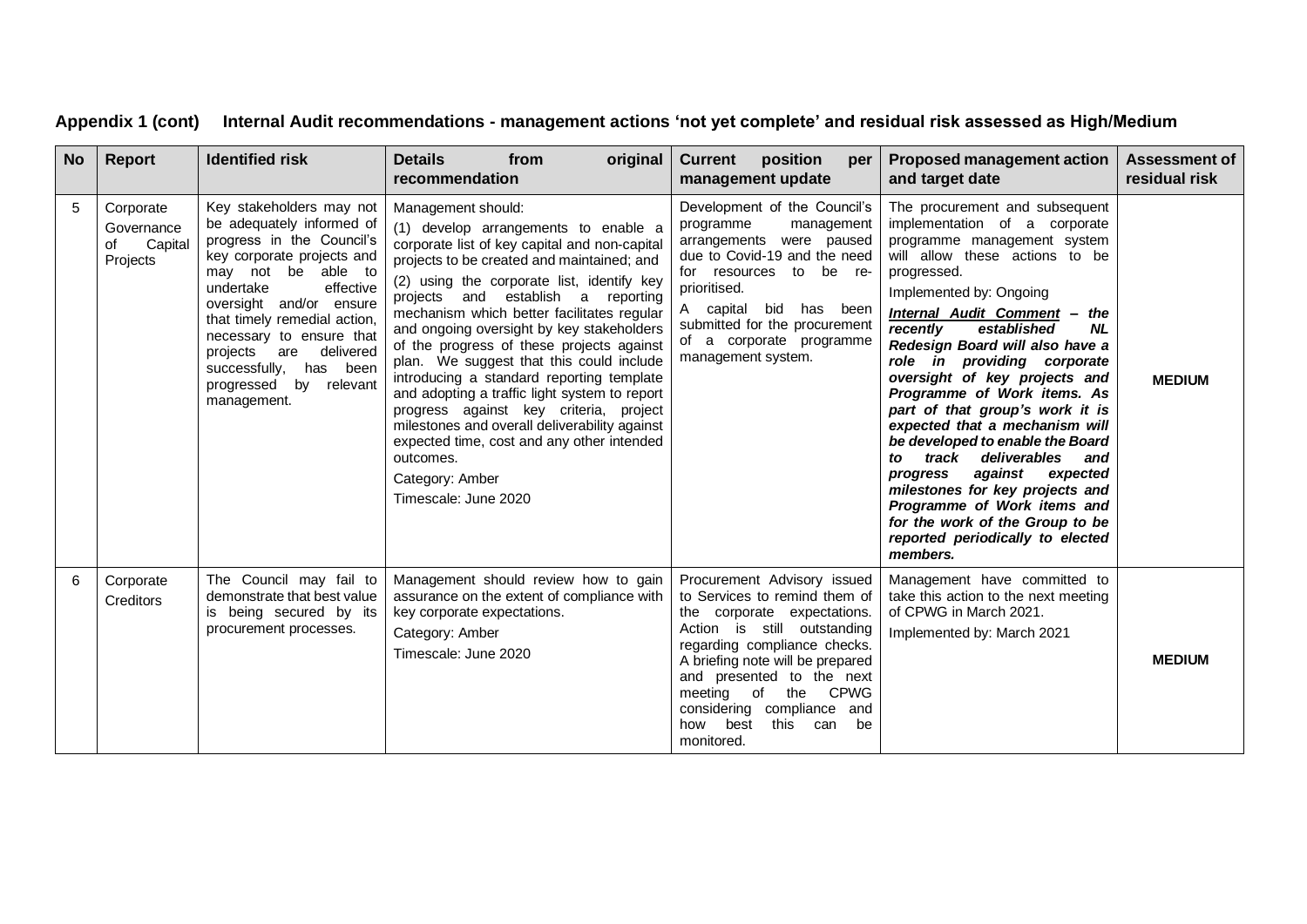| <b>Head of Service/</b><br><b>Report Details</b>                                | 'Low' residual<br>risk actions not<br>yet complete | <b>Issue</b>                                                                                                                                                                        | <b>Current Status</b>                                                                                                                                                                                                                                                                                                       | <b>Internal Audit comment</b>                                                                                                                                                                                |  |
|---------------------------------------------------------------------------------|----------------------------------------------------|-------------------------------------------------------------------------------------------------------------------------------------------------------------------------------------|-----------------------------------------------------------------------------------------------------------------------------------------------------------------------------------------------------------------------------------------------------------------------------------------------------------------------------|--------------------------------------------------------------------------------------------------------------------------------------------------------------------------------------------------------------|--|
| <b>Corporate - Head of Business Solutions</b>                                   |                                                    |                                                                                                                                                                                     |                                                                                                                                                                                                                                                                                                                             |                                                                                                                                                                                                              |  |
| <b>Business Continuity &amp;</b><br><b>Disaster Recovery</b><br>(November 2018) |                                                    | ICT Disaster Recovery Plans<br>reviewed and<br>require to<br>be<br>updated, with<br>an appropriate<br>established<br>testing programme<br>and implemented.                          | ICT Disaster Recovery Plan has been reviewed and<br>updated but requires to be formally presented to the<br>Corporate Resilience Management Team.<br>Revised date: April 2021                                                                                                                                               | The actions are largely complete and delay<br>of outstanding action is a result of Covid-19.                                                                                                                 |  |
| Information<br>Governance<br>(June 2019)                                        |                                                    | There is a need to determine a<br>mechanism through which to<br>assess compliance with expected<br>retention arrangements.                                                          | The review of the retention schedule is complete.<br>Software has been purchased to supplement Office 365 to<br>manage destruction of records according to the retention<br>schedule. A pilot for implementation of this software is<br>underway and full rollout will continue during 2021.<br>Revised date: December 2021 | Action has been taken and there is a clear<br>direction of travel for completion of the<br>remaining issues outstanding.                                                                                     |  |
| Governance of Capital<br>Projects<br>(December 2019)                            | $\overline{2}$                                     | The Council's project management<br>arrangements<br>and<br>'project<br>model<br>management<br>review<br>programme' require to be reviewed<br>and updated.                           | Development of the Council's programme management<br>arrangements were paused due to Covid-19.<br>Revised date: Ongoing                                                                                                                                                                                                     | Progress in this area has been impacted by<br>the need to re-prioritise use of resources as<br>a result of Covid-19. As the recovery plan is<br>implemented, the Service will progress the<br>issues raised. |  |
| <b>Corporate - Head of Financial Solutions</b>                                  |                                                    |                                                                                                                                                                                     |                                                                                                                                                                                                                                                                                                                             |                                                                                                                                                                                                              |  |
| <b>Creditors</b><br>(March 2020)                                                |                                                    | the<br>A weakness in<br>control<br>environment was identified, as the<br>electronic link between PECOS<br>and e-Financials ceased with<br>interim arrangements not being<br>enough. | Revised interim arrangements were implemented and<br>notified to Services. An action plan and testing of the<br>interface linking PECOS to e-Financials is underway.<br>Revised date: March 2021                                                                                                                            | We are satisfied that the identified actions<br>are enough to mitigate the risks identified<br>and are being progressed with enough<br>urgency.                                                              |  |
| Corporate – Head of Legal & Democratic Solutions                                |                                                    |                                                                                                                                                                                     |                                                                                                                                                                                                                                                                                                                             |                                                                                                                                                                                                              |  |
| Information<br>Governance<br>(June 2019)                                        | 1                                                  | Corporate guidance needs to be<br>developed and rolled out across<br>the Council to ensure consistency<br>in dealing with Subject Access<br>Requests.                               | Work is ongoing to finalise and implement detailed<br>Corporate Subject Access Request guidance.<br>Revised date: April 2021                                                                                                                                                                                                | Finalising of the guidance has been<br>impacted on by Covid-19 but has now been<br>given priority for completion.                                                                                            |  |

# **Appendix 2 Internal Audit recommendations - management actions 'not yet complete' and residual risk assessed as Low**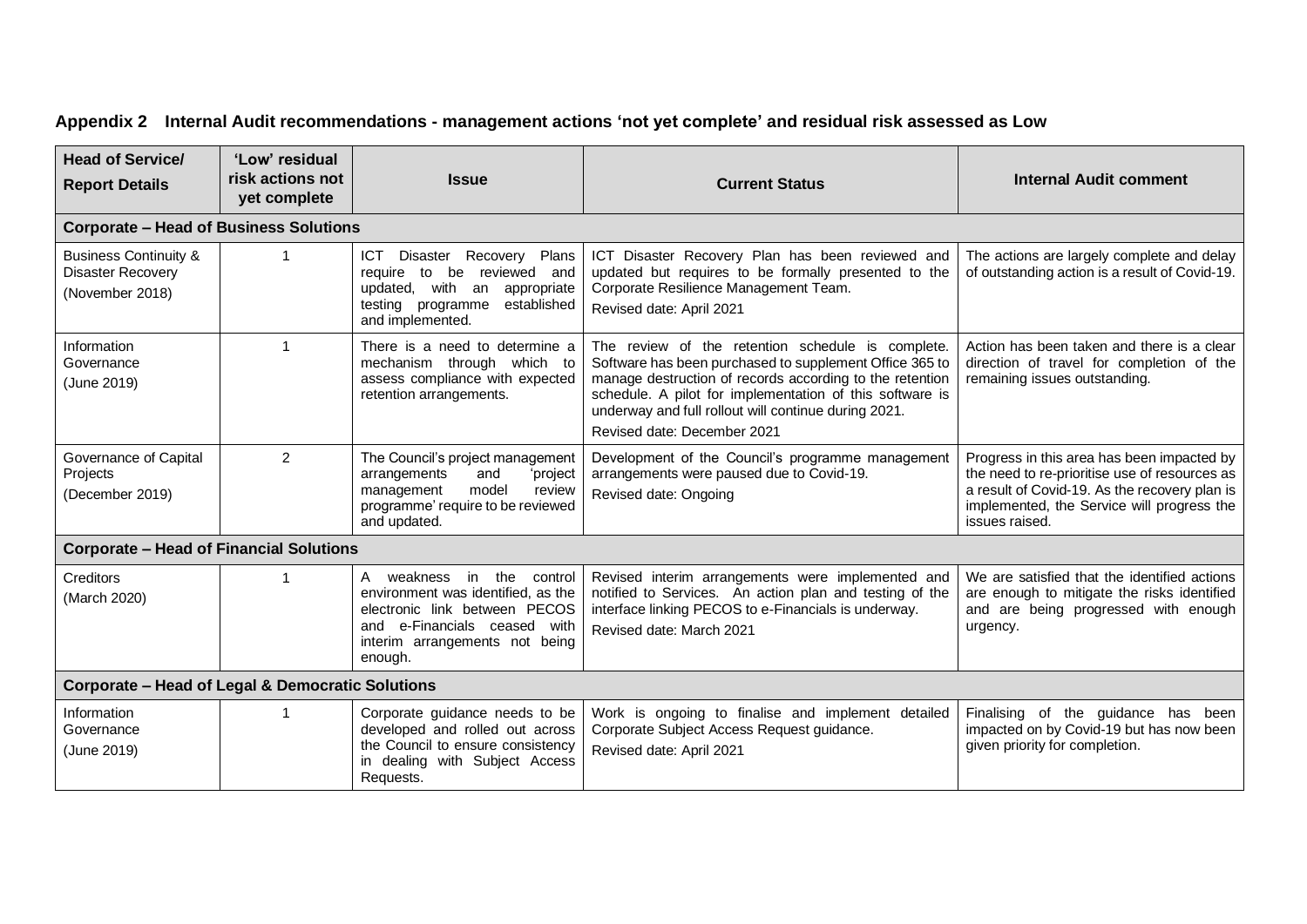### **Appendix 2 (continued) Internal Audit recommendations - management actions 'not yet complete' and residual risk assessed as Low**

| <b>Head of Service/</b><br><b>Report Details</b>                    | 'Low' residual<br>risk actions not<br><b>Issue</b><br><b>Current Status</b><br>yet complete |                                                                                                                                                                                                                                                                                                   | <b>Internal Audit comment</b>                                                                                                                                                                                                                                                                                                                                      |                                                                                                                                                                                                                                      |
|---------------------------------------------------------------------|---------------------------------------------------------------------------------------------|---------------------------------------------------------------------------------------------------------------------------------------------------------------------------------------------------------------------------------------------------------------------------------------------------|--------------------------------------------------------------------------------------------------------------------------------------------------------------------------------------------------------------------------------------------------------------------------------------------------------------------------------------------------------------------|--------------------------------------------------------------------------------------------------------------------------------------------------------------------------------------------------------------------------------------|
| Chief Executive - Head of Audit & Risk                              |                                                                                             |                                                                                                                                                                                                                                                                                                   |                                                                                                                                                                                                                                                                                                                                                                    |                                                                                                                                                                                                                                      |
| Review of the Council's<br>anti-fraud arrangements<br>(May 2020)    | $\mathbf 1$                                                                                 | There is a requirement to review the current<br>anti-fraud<br>policies<br>corporate<br>and<br>arrangements and implement any identified<br>actions necessary to ensure that these<br>arrangements are fully consistent with<br>recognised good practice.                                          | Due to the need to re-prioritise staff resources during<br>2020 no action has been taken to date. This action<br>will be addressed when preparing the Internal Audit<br>plan for 2021-22 which will include a specific section<br>on 'planned anti-fraud activities' 9ncluding a review<br>of existing relevant policies and procedures.<br>Revised date: May 2021 | Progress in this area has been impacted<br>on by the need to re-prioritise resources<br>as a result of Covid-19 to meet additional<br>demands and reduced resources with<br>some staff seconded to assist with<br>Covid-19 response. |
| Risk Management<br>(September 2020)                                 | 2                                                                                           | Three corporate risks under development<br>need to be finalised and moved to 'live'<br>status. The review of the corporate risk<br>register for 2020/21 needs to be undertaken<br>and arrangements for enhanced monitoring<br>and challenge of individual risks by CMT<br>need to be implemented. | The review of the 2020/21 corporate risk register has<br>been completed and enhanced monitoring<br>arrangements are now in place for CMT to review<br>reports on key corporate risks. The three corporate<br>risks are still under development and the Risk Team<br>will further engage with relevant officers to assist with<br>completion.                       | significantly<br>Actions<br>have<br>been<br>on the<br>progressed.<br>Progress<br>outstanding issues will be provided in<br>the Risk Management update to the<br>Panel.                                                               |
|                                                                     |                                                                                             | Sharing and development of best practice<br>regarding reviewing and monitoring risks to<br>be progressed and guidance in respect of<br>the 'risk implication' section of Committee<br>reports to be finalised.                                                                                    | Guidance regarding best practice for reviewing and<br>monitoring risks has been disseminated and work<br>continues to finalise guidance for Committee reports.<br>Revised date: March 2021                                                                                                                                                                         |                                                                                                                                                                                                                                      |
| <b>Enterprise &amp; Communities - Head of Communities</b>           |                                                                                             |                                                                                                                                                                                                                                                                                                   |                                                                                                                                                                                                                                                                                                                                                                    |                                                                                                                                                                                                                                      |
| Community<br>Empowerment/<br>Community<br>Engagement<br>(June 2020) | $\mathbf 1$                                                                                 | Appropriate action requires to be taken to<br>ensure the Council's arrangements enable<br>compliance<br>with<br>the<br>Community<br>Empowerment (Scotland) Act 2015.                                                                                                                              | The Council have developed and implemented<br>several processes and actions in this area. Work is<br>ongoing to progress the remaining actions.<br>Revised date: July 2021                                                                                                                                                                                         | Significant action has been taken to<br>address the issues raised and we are<br>satisfied that the Service has committed<br>to taking clear action to address the<br>remaining issues.                                               |
| <b>Enterprise &amp; Communities - Head of Housing Solutions</b>     |                                                                                             |                                                                                                                                                                                                                                                                                                   |                                                                                                                                                                                                                                                                                                                                                                    |                                                                                                                                                                                                                                      |
| National Fraud Initiative<br>(September 2019)                       | $\mathbf{1}$                                                                                | There is a need to improve the quality and<br>accuracy of personal data held on HSMS.                                                                                                                                                                                                             | Several new processes and IT system changes have<br>been implemented to improve data held on HSMS.<br>This includes the production and review of reports to<br>identify cases where a person allocated a property<br>appears as a tenant or resident in another property.<br>Work continues in this area.<br>Revised date: March 2021                              | Progress in this area has been impacted<br>on by the need to re-prioritise resources<br>as a result of Covid-19.                                                                                                                     |